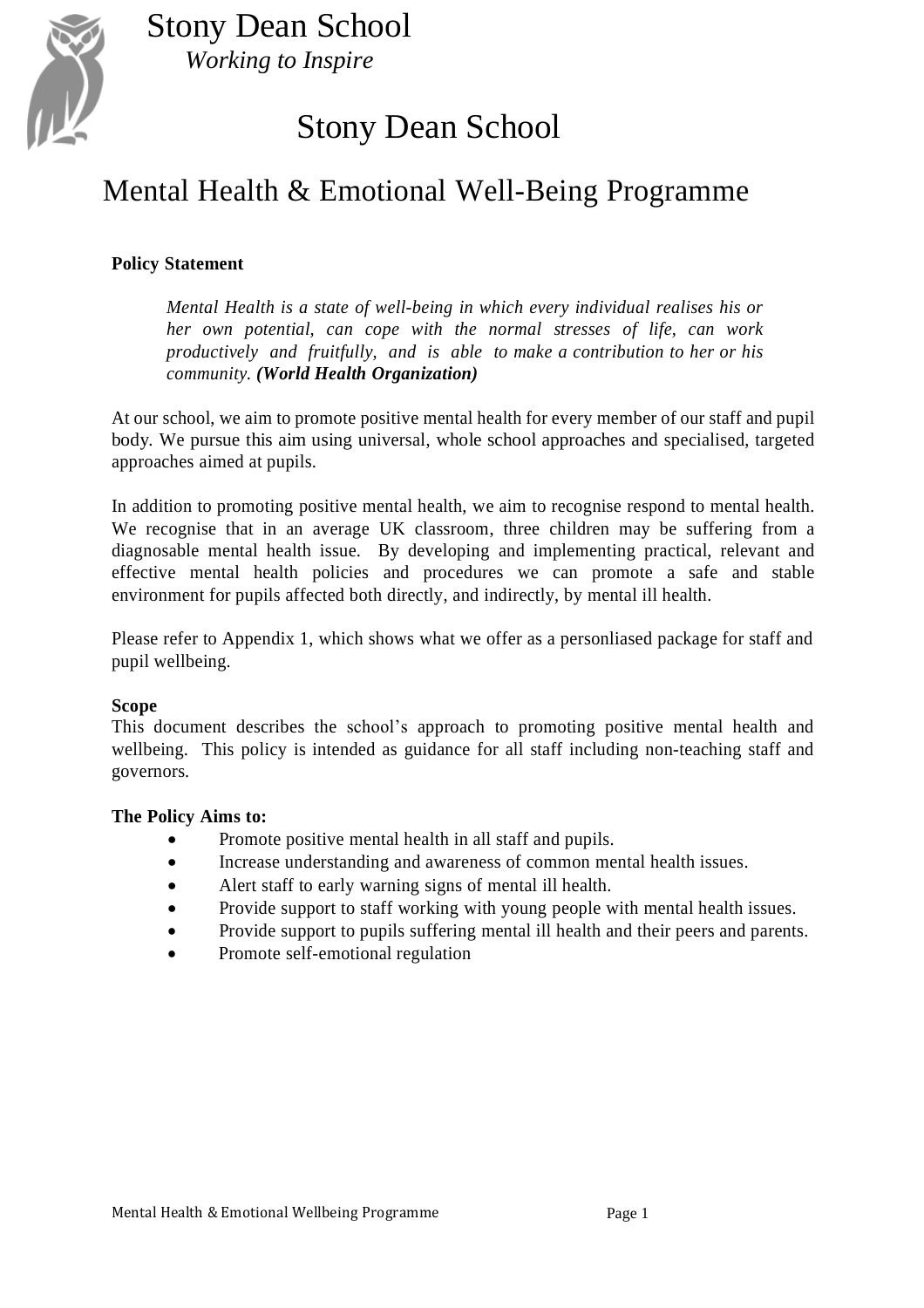

#### **Lead Members of Staff:**

Whilst all staff have a responsibility to promote the mental health of pupils. Staff with a specific, relevant remit include:

- Mr. Strain Head teacher
- Mrs Medland and Mrs Howsley Designated Child Protection Officers
- Mrs Blackwell ASD Specialist and Joint Mental Health Lead
- Mr. Brameld L4L Curriculum Leader
- Mr. Brameld and Mrs Howsley Staff Wellbeing Coordinators
- Mrs Wignall, Mr. Tutu, Mrs Watkins, Mrs Alili and Miss Glazebrook Speech and Language Team
- Miss Phipps and Mrs McDaid Behavior Team
- Mrs Kimber School Nurse
- Mr. Boardman, Mr. Faulder, Mrs Howsley, Mr. Evison and Mr. Allen Heads of Year
- Miss Hall Head of Vertical Groups
- Mrs Scott Head of Foundation

Any member of staff who is concerned about the mental health or wellbeing of a pupil should complete a 'Green form' and ensure it is passed onto a designated child protection officer. The DSL/DDSL or head teacher will then pass this onto the mental health lead if it is a mental health concern or issue. If the pupil presents a medical emergency then the normal procedures for medical emergencies should be followed, including alerting first aid staff and contacting the emergency services if necessary. Where a referral to CAMHS is appropriate, this will be led and managed by the mental health lead.

#### **Teaching about Mental Health**

The skills, knowledge and understanding needed by our students to keep themselves and others physical and mentally healthy and safe are included as part of SULP (Social use of language) programme and L4L (Learning 4 Life).

We enable pupils to develop the skills, knowledge, understanding, language and confidence to seek help, as needed, for themselves or others.

Pupils are offered opportunities to self-regulate during various times throughout the school day these include registration (morning and afternoon) and at GOAL times. These strategies include;

- Anxiety Thermometer
- Breathing Squares
- Meta Cognition Strategies
- Use of the running track
- Time out cards
- Dog Walking
- Talk Time
- Outdoor Gym
- Peer on Peer social games
- Mindfulness

Mental Health & Emotional Wellbeing Programme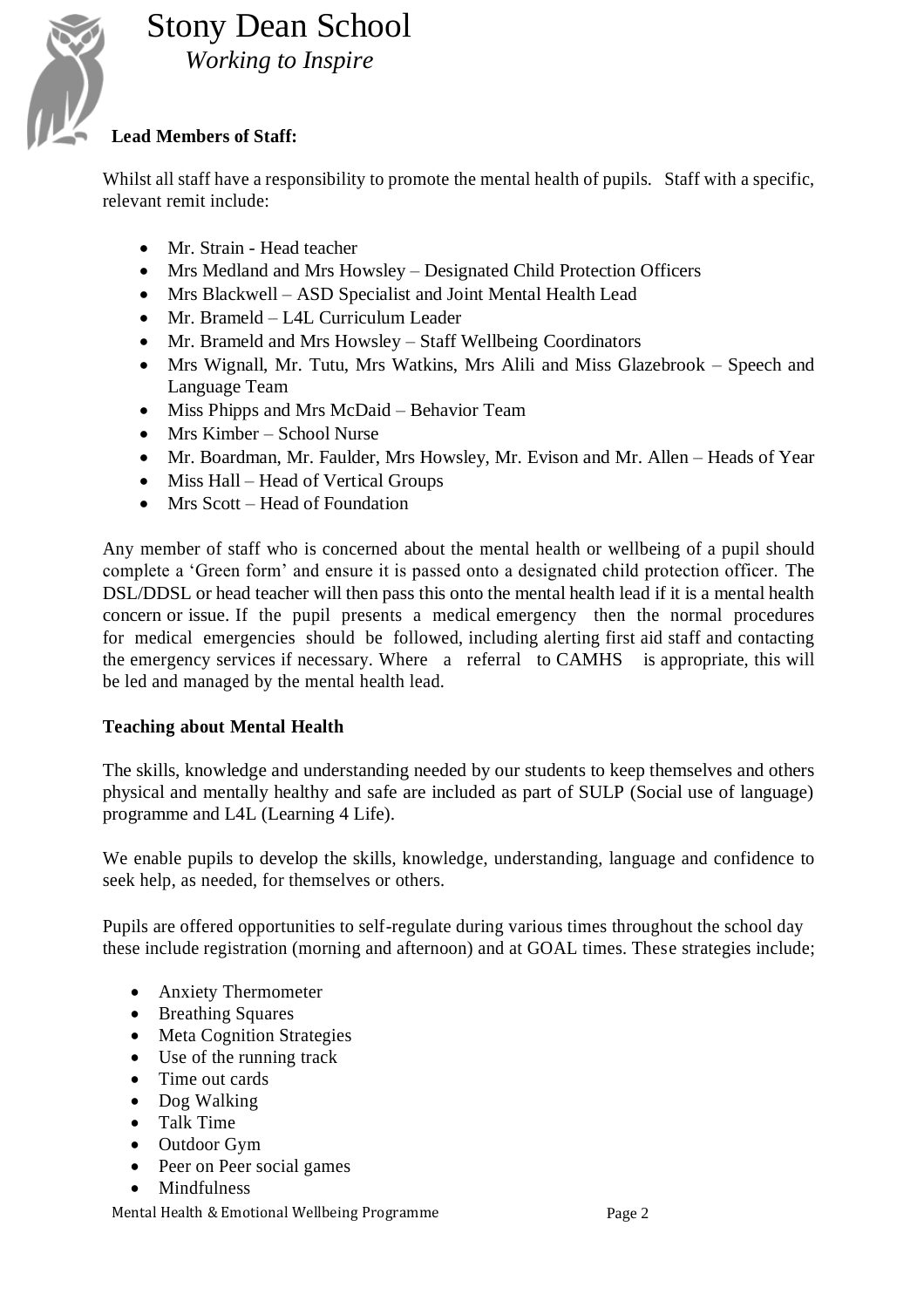

- Yoga
- Horticulture

We will increase the chance of pupil help-seeking by ensuring pupils understand:

- Where to go?
- Who to ask for help?

#### **Warning Signs**

School staff may become aware of warning signs which indicate a pupil is experiencing mental health or emotional wellbeing issues. These warning signs should **always** be taken seriously and staff observing any of these warning signs should communicate their concerns with the mental health lead.

Possible warning signs include:

- Physical signs of harm that are repeated or appear non-accidental
- Changes in eating/sleeping habits
- Increased isolation from friends or family, becoming socially withdrawn
- Changes in activity and mood
- Lowering of academic achievement
- Talking or joking about self-harm or suicide
- Abusing drugs or alcohol
- Expressing feelings of failure, uselessness or loss of hope
- Changes in clothing  $-e.g.$  long sleeves in warm weather
- Secretive behavior
- Skipping PE or getting changed secretively
- Lateness to or absence from school
- Repeated physical pain or nausea with no evident cause
- An increase in lateness or absenteeism

#### **Managing disclosures**

A pupil may choose to disclose concerns about themselves to any member of staff so all staff need to know how to respond appropriately to a disclosure.

If a pupil chooses to disclose concerns about their own mental health to a member of staff, the member of staff's response should always be calm, supportive and non-judgmental.

Staff should listen, rather than advise and our first thoughts should be of the pupil's emotional and physical safety rather than of exploring 'Why?

All disclosures should be recorded in on a 'Green' form and handed to a CPO. This written record should include: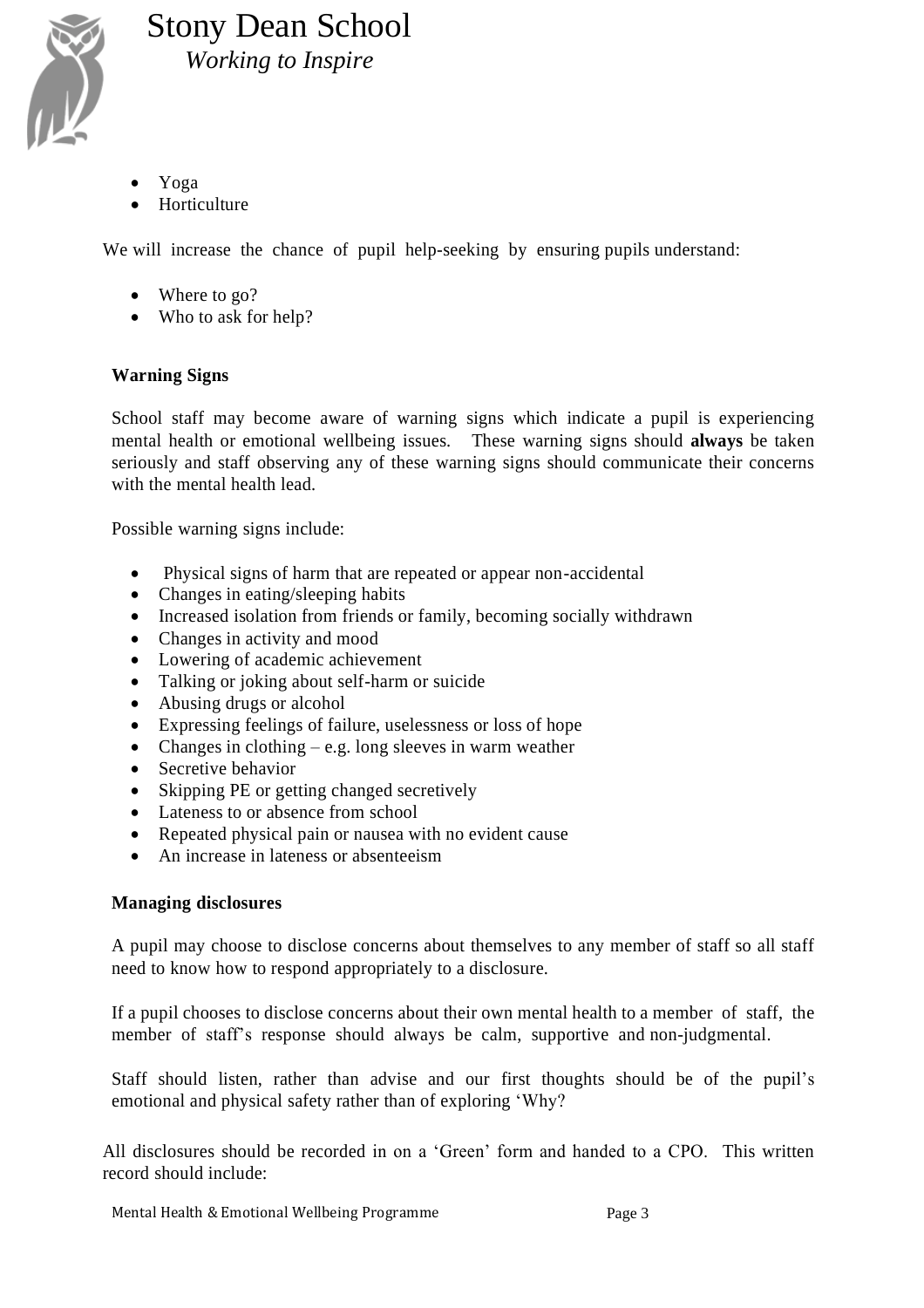

- Date
- The name of the member of staff to whom the disclosure was made
- Main points from the conversation
- Agreed next steps at each level of discussion

This information should be shared with the mental health lead who will store the record appropriately and offer support and advice about next step if required.

#### **Confidentiality**

We should be honest with regards to the issue of confidentiality. If we feel it is necessary for us to pass our concerns about a pupil on then we would normally, if age-appropriate, discuss this with the pupil:

- Who we are going to talk to?
- What we are going to tell them?
- Why we need to tell them?

We should never share information about a pupil without first telling them although an age-appropriate approach is required here. Ideally we would receive their consent, though there are certain situations when information must always be shared with another member of staff and/or a parent.

It is always advisable to share disclosures with a colleague, usually the mental health lead, as this helps to safeguard our own emotional wellbeing as we are no longer solely responsible for the pupil, it ensures continuity of care in our absence and it provides an extra source of ideas and support. We should explain this to the pupil and discuss with them who it would be most appropriate and helpful to share this information with.

Parents must always be informed but pupils may choose to tell their parents themselves. If this is the case, the pupil should be given 24 hours before the school contacts parents. We should always give pupils the option of us informing parents for them or with them.

If a child gives us reason to believe that there may be underlying child protection issues, parents may not be informed depending on the individual case, but the DSL must be informed immediately.

#### **Working with Parents**

Where it is deemed appropriate to inform parents, we need to be sensitive in our approach. Before disclosing to parents we should consider the following questions (on a case by case basis):

- Can the meeting happen face to face? This is preferable.
- Where should the meeting happen? (We encourage this be at school)
- Who should be present? (All key workers involved)
- What are the aims of the meeting?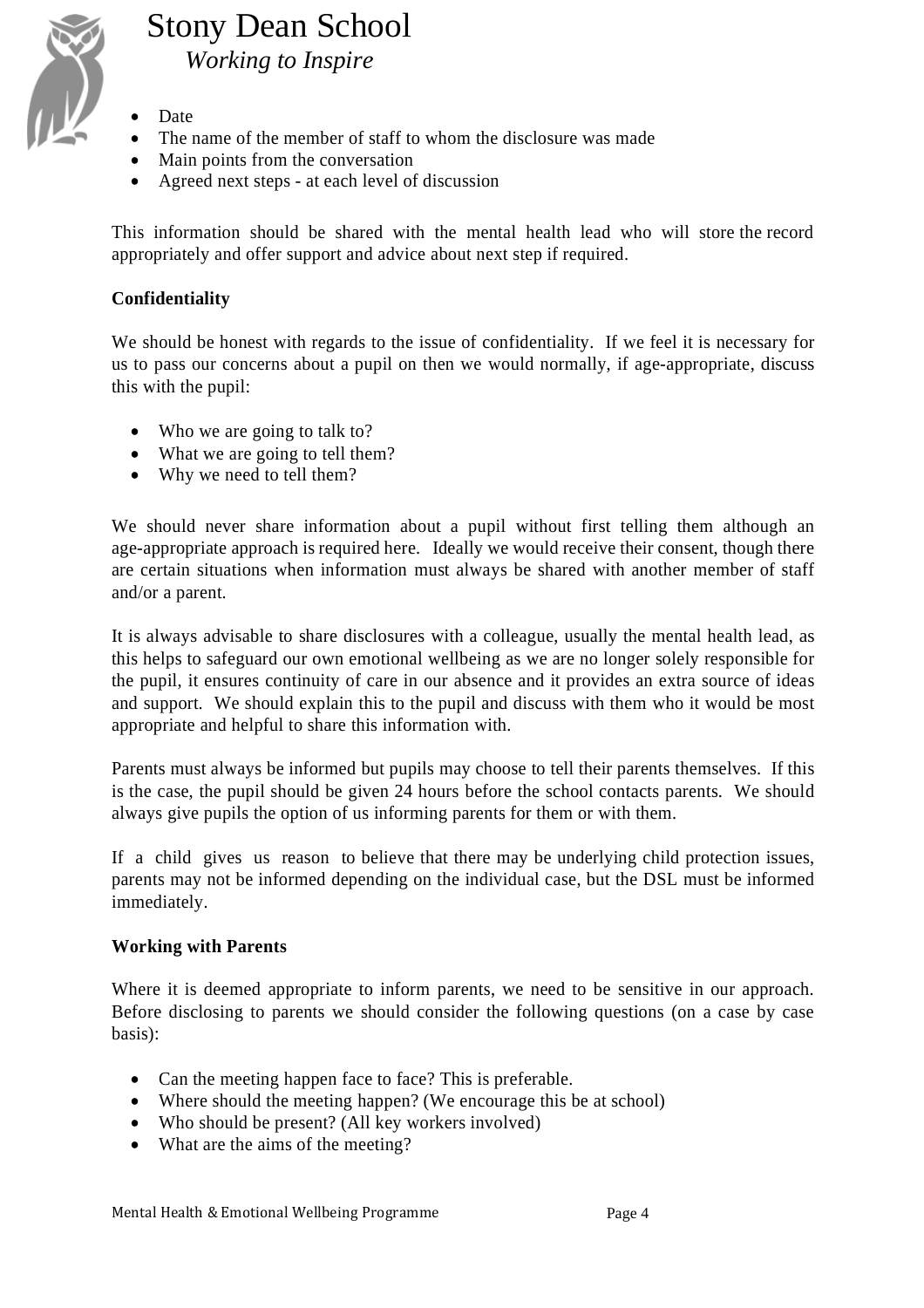

It can be shocking and upsetting for parents to learn of their child's issues and many may respond with anger, fear or upset during the first conversation. We should be accepting of this (within reason) and give the parent time to reflect.

We should always highlight further sources of information and give them further information to read as they will often find it hard to take much in whilst coming to terms with the news that you're sharing. Sharing sources of further support aimed specifically at parents can also be helpful too e.g. parent helplines and forums.

We should always provide a clear means of contacting us with further questions and consider booking in a follow up meeting or phone call right away as parents often have many questions as they process the information. Finish each meeting with agreed next steps and always keep a brief record of the meeting on the child's confidential record.

#### **Working with All Parents**

Parents are often very welcoming of support and information from the school about supporting their children's emotional and mental health. In order to support parents we will:

- Highlight sources of information and support about common mental health issues on our school website, Twitter and Vimeo.
- Ensure that all parents are aware of who to talk to, and how to get help about this, if they have concerns about their own child or a friend of their child
- Make our mental health policy easily accessible to parents
- Share ideas about how parents can support positive mental health in their children through our regular information evenings
- Keep parents informed about the mental health topics their children are learning about in L4L and share ideas for extending and exploring this learning at home

#### **Supporting Peers**

When a pupil is suffering from mental health issues, it can be a difficult time for their friends, who often want to support but do not know how. In order to keep peers safe, we will consider on a case by case basis what support is appropriate.

Pupils will develop the awareness of others and their emotional state through SULP (Social Us e of Language Programme)

#### **Training**

As a minimum, all staff will receive regular training about recognizing and responding to mental health issues as part of their regular child protection training in order to enable them to keep pupils safe. We will host relevant information on our school network for staff to wish to learn more about mental health. We will host relevant information on our website/Twitter and Vimeo account for parents and staff who wish to learn more about mental health.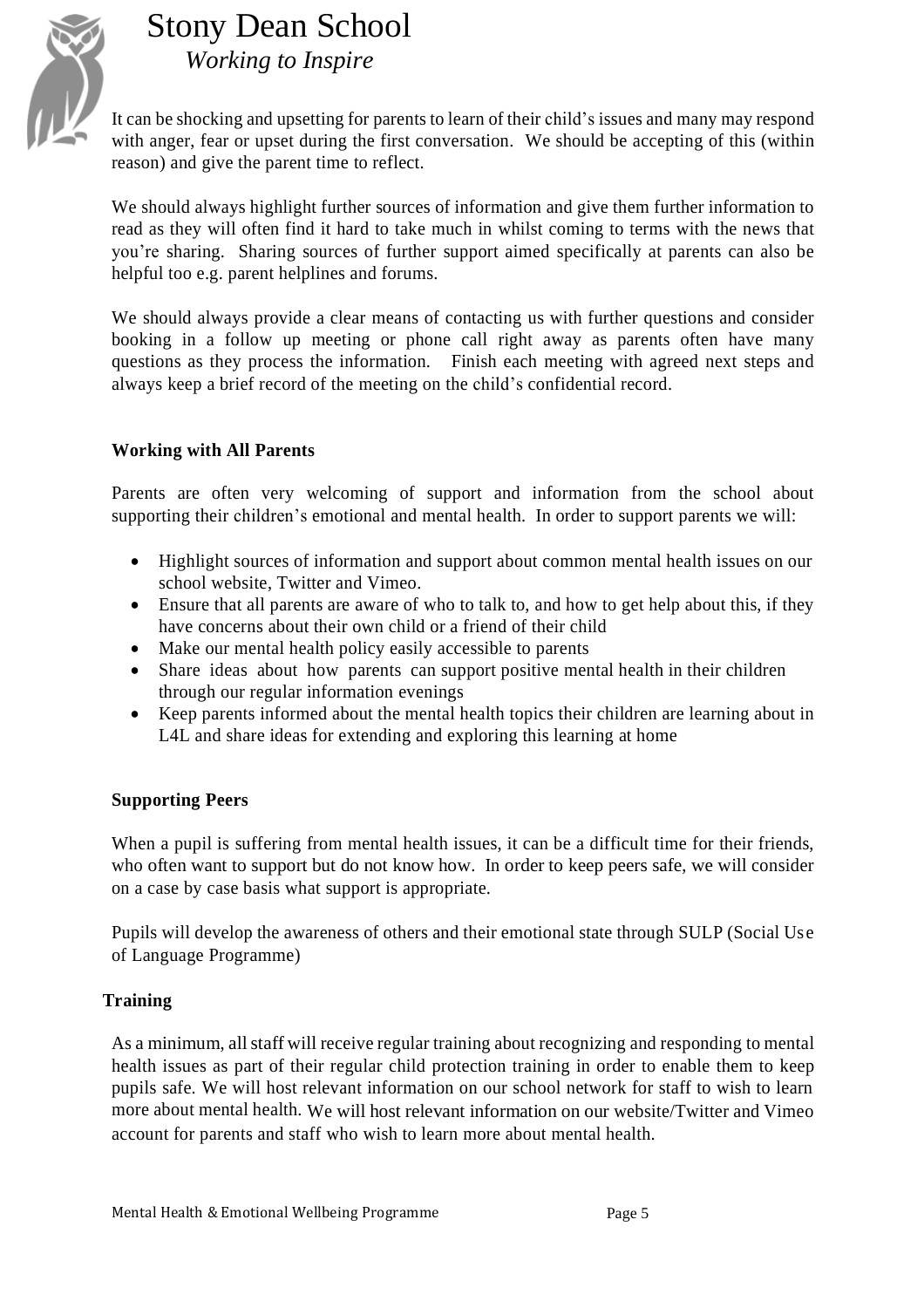

Training opportunities for staff who require more in depth knowledge will be considered as part of our performance management process and additional CPD will be supported throughout the year where it becomes appropriate due developing situations with one or more pupils.

Where the need to do so becomes evident, we will host training sessions for all staff to promote learning or understanding about specific issues related to mental health.

#### **Programme Review**

This programme will be reviewed and updated as appropriate on an ad hoc basis. If you have a question or suggestion about improving this programme, this should be addressed to our mental health lead.

Date of Creation: September 2020

Date of Review: September 2022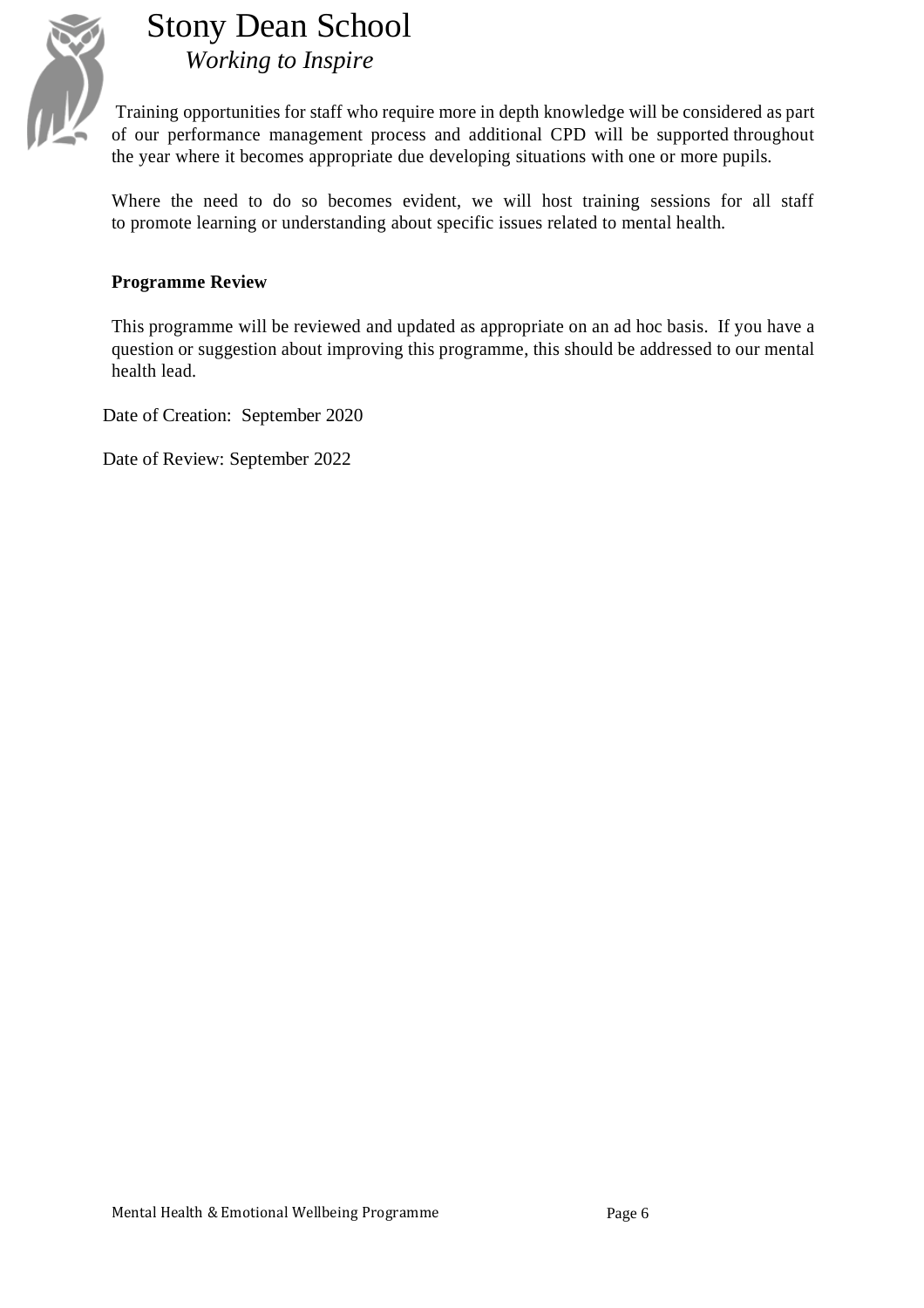

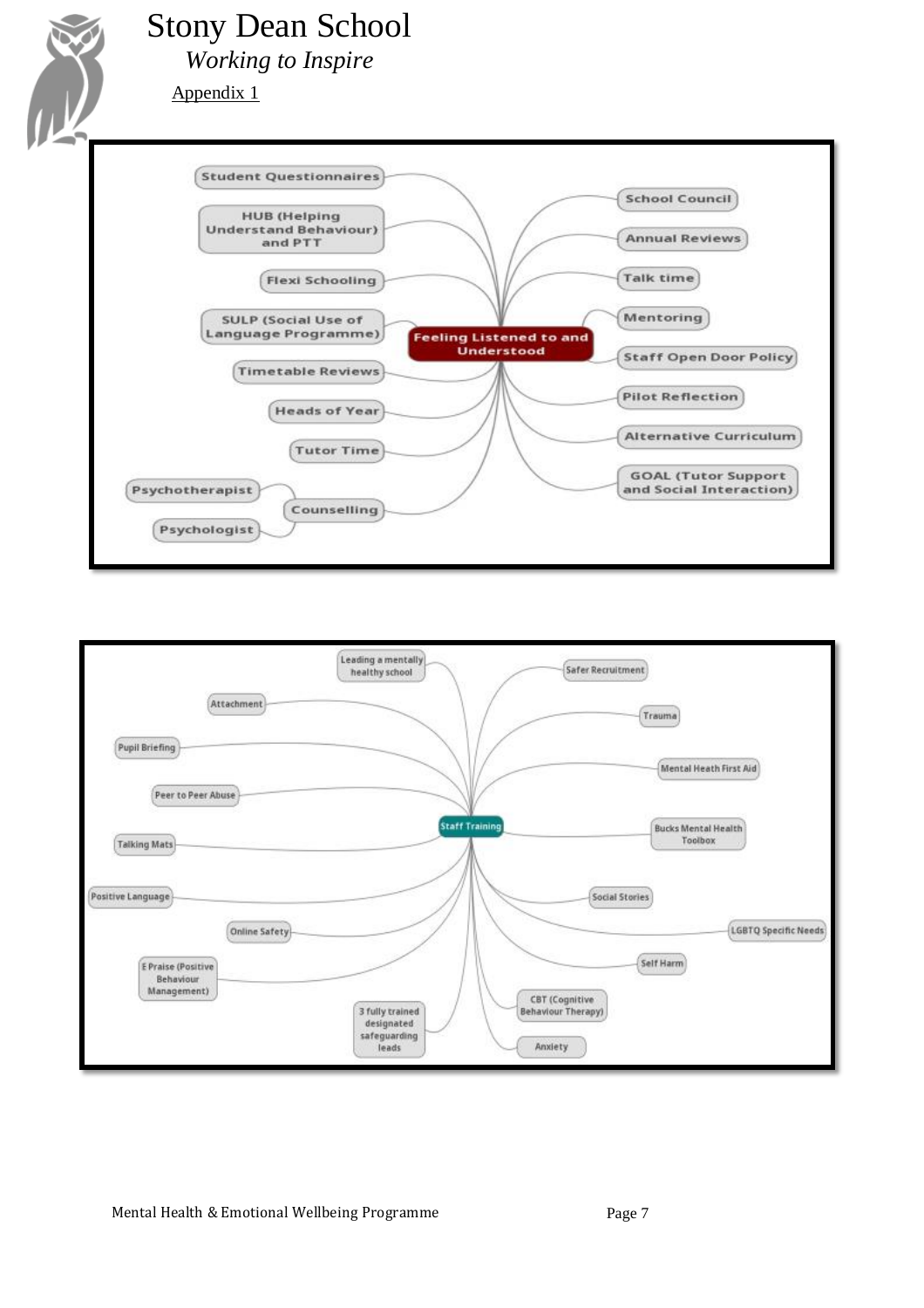

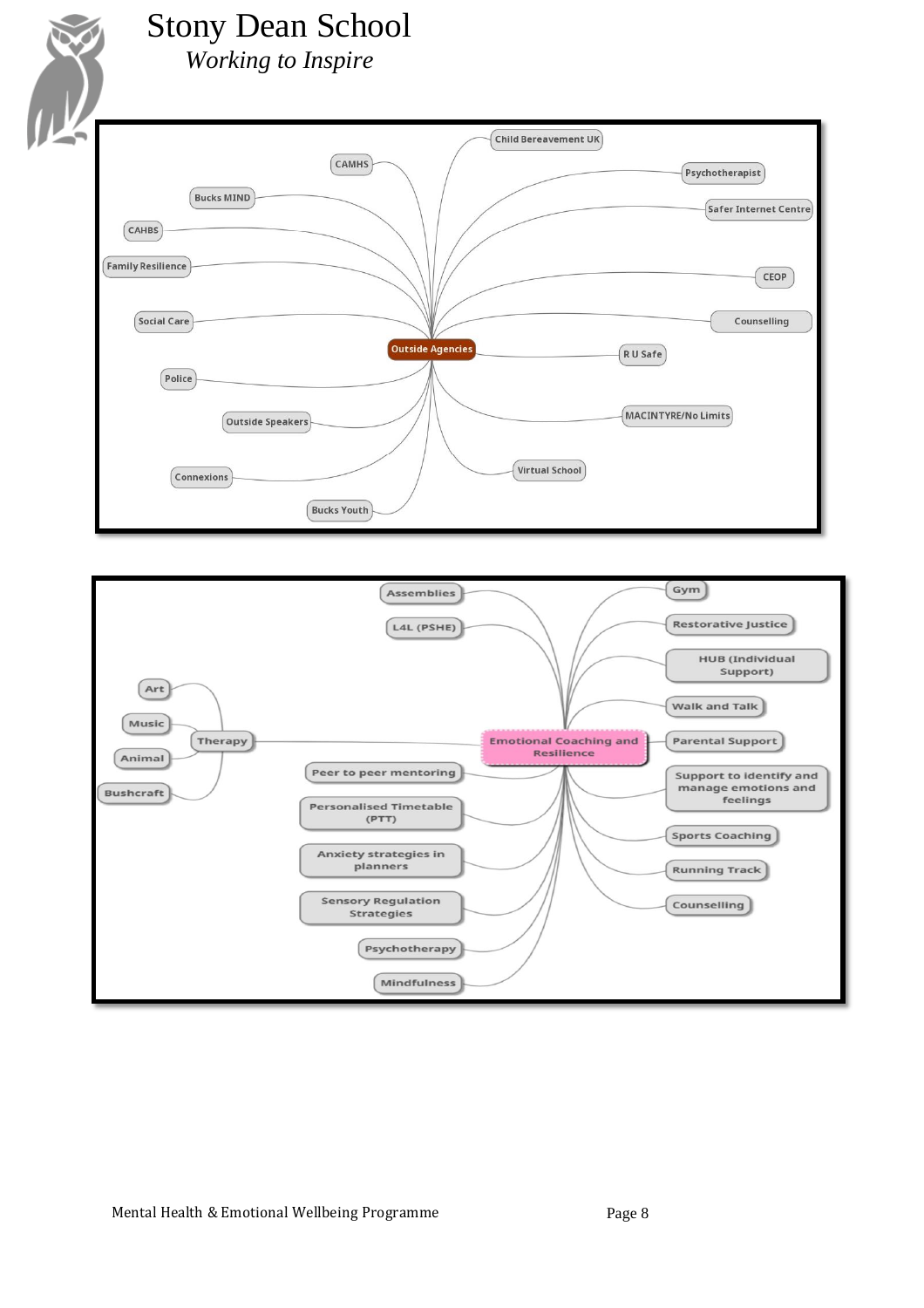

# Stony Dean School

*Working to Inspire*